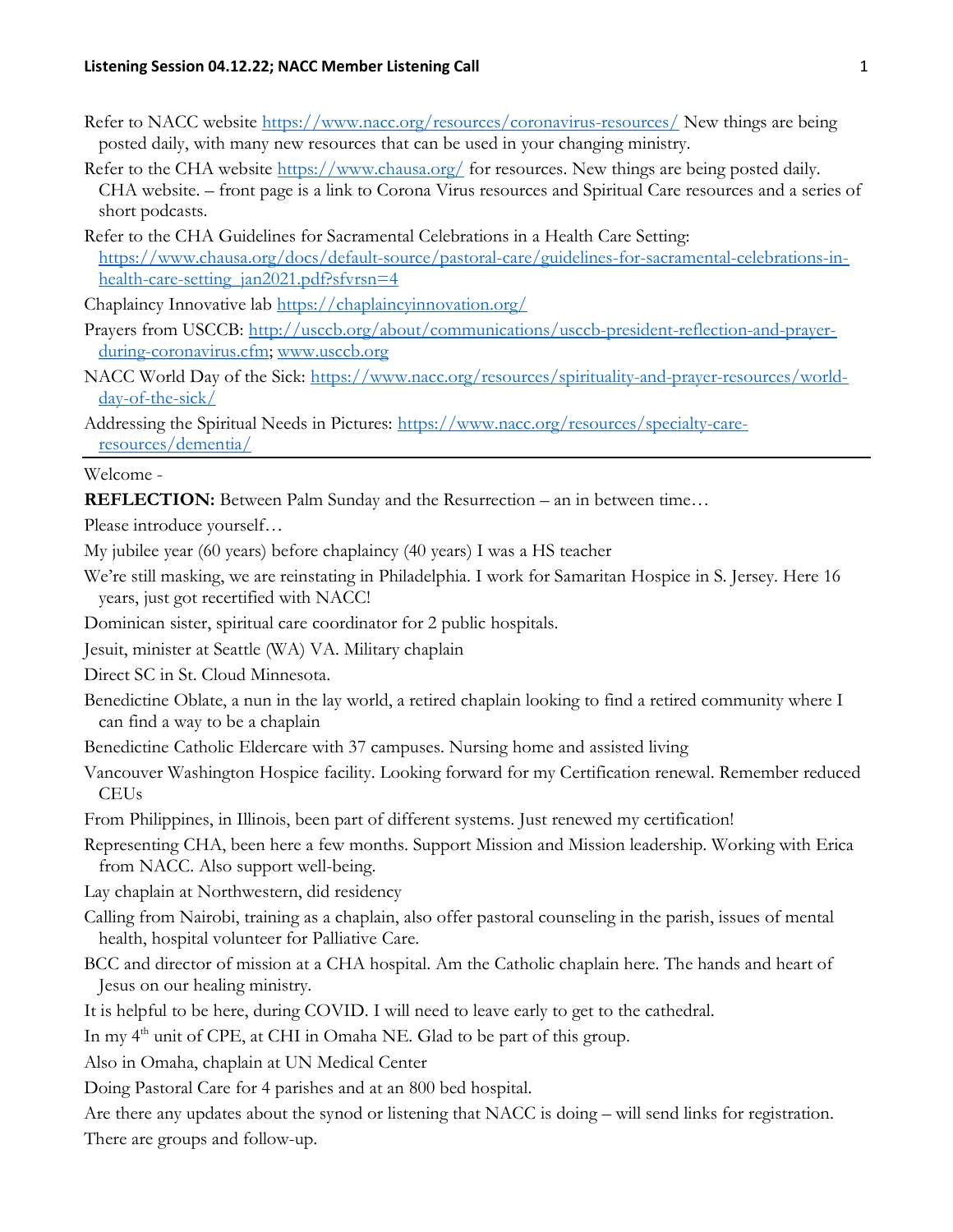- The 2 hospitals where I am serving, we do not have a palliative unit. The administration would like to set this up. There is information on this. Has anyone set one up.
- I was in on the beginning but did not set it up.
- I am open to ideas.
- I would like to know more about what NACC offers. Starting out in this ministry and trying to set up a pastoral care program for our parishes. We are developing a volunteer, so how do I prioritize. Trying to create infrastructure. Is this a normal process?
- An intern was doing a project in parishes, I offered the model of Stephen Ministries (https://www.stephenministries.org/default.cfm). Trained peer members for the parish.
- Also https://www.nacc.org/about-nacc/partners-in-pastoral-care/
- Presence of ministry in the church and the effect of the pandemic. The wounds of COVID have been experienced in many different ways. How is the church addressing this.
- The effects of the Long Covid How does this affect your ministry, are you working with those who are experiencing it.
- It impacts people who are already vulnerable. What I see that there are existing issues that we were addressing that got pushed aside because of COVID – inequities, access, homelessness, inability to serve mentally ill homeless, depression, suicide.
- There are many people who are really suffering, we are living with the horrible effects of COVID, our people are struggling, very poor, low income, large families, jobless. Where is the solution going to come from? How can we have sufficient chaplains to help with the pastoral care.
- We do have positions open, not just chaplains, so it is putting strain on the recruiting and hiring processes.
- In our earlier calls, people were being stretched, especially in home visits. Do you continue to feel that pressure.
- I do solo in my ministry, I cannot keep this up, one person at a time over a 12 hour shift. This isn't going to work long term. I'm effective at what I do, I can't continue even with good self-care.
- I'm impressed that you have the knowledge about yourself, that it's not sustainable. I did leave my facility because I couldn't. I though t I was bullet-proof, but I wasn't. I did learn a great deal about my capacity. My self-care wasn't enough. With my new take on life, it's easy to think about unmet needs, I have to constantly assess myself spiritually; where I am today and what is my capacity level? I cannot take on all the suffering. I was moved by the prayer about being in the in between place. I am looking forward to the joy of Easter, but there will be a return to the in between…

I came on that I wanted to share that I tried to venture out, sing with my group. I had a hard time. I want to embrace the things from before, but I'm not sure how. Are others having issues, self-care for the inbetween.

Set of 3 Haikus – Our world gets small…

I'm not sure that it is safe to dip back into the world… Covid is not over.

Question what is my capacity.

It is very consoling to find it in music.

Drawing to a close, all pause to think about the in between time – what is your hope.

Peace, in action, joy, healing, hope, stillness, new life, being enough, love,

God of mystery and God who holds the darkness and light…In this Easter Season, that your spirit appears to us as we each need it.